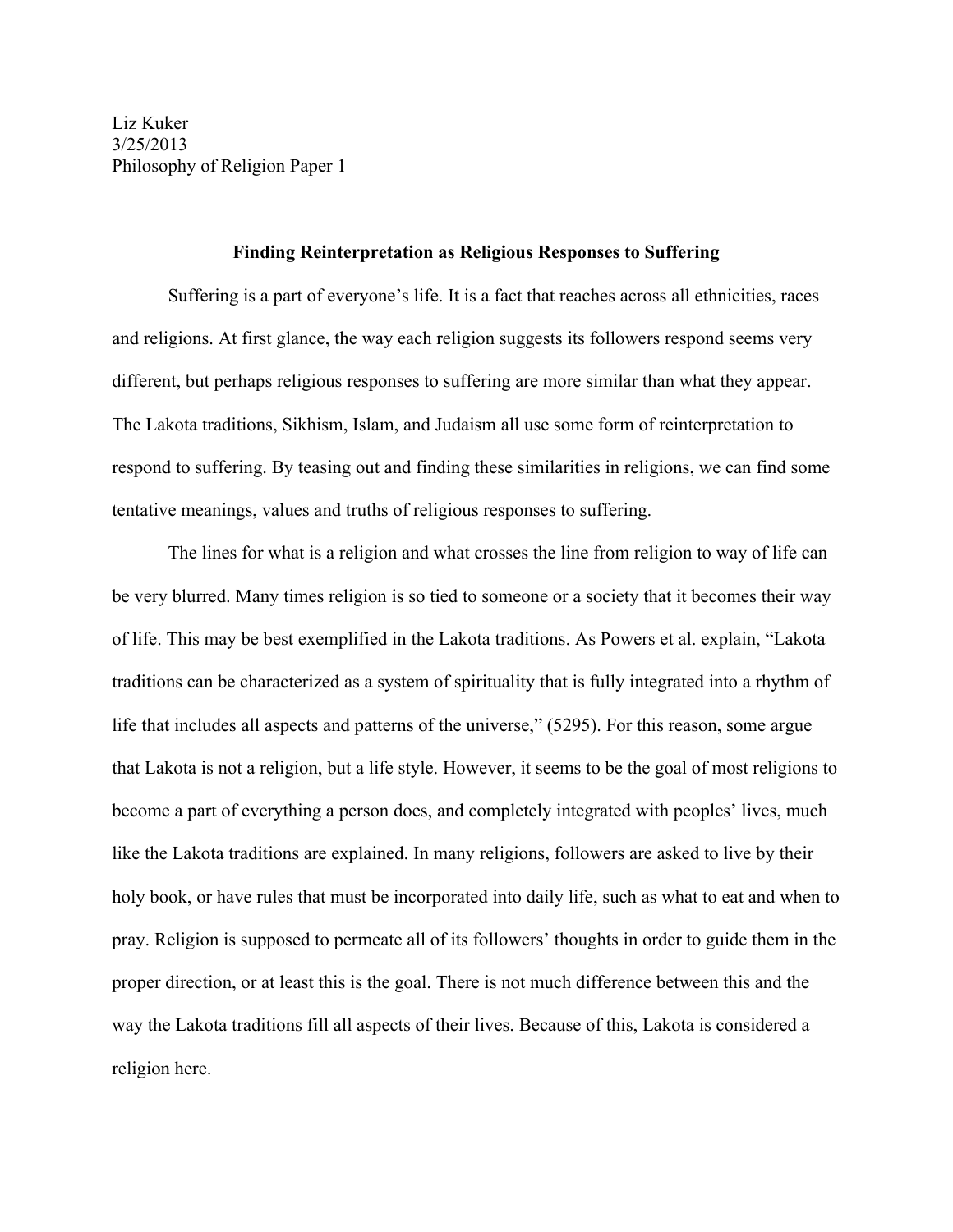One of the most devastating events for the Lakota people was the massacre at Wounded Knee. About 300 men, women and children Lakota were killed when a misunderstanding caused more than 500 United States soldiers to open fire (Pesantubbee). The bodies were left to freeze in a blizzard before soldiers came back to bury them in a mass grave. The Lakota were already struggling to keep their land and ways of life. This massacre only intensified this struggle as the Lakota people were not able to practice their burial rituals. Many Lakota recalled that they knew more dead than alive.

Instead of allowing this incident to further damage their traditions, the Lakota chose to use this as an inspiration. "The Lakota, in particular, invoke memories of Spotted Elk and his band to inspire native people to continue to struggle against cultural loss," (Pesantubbee). The Lakota decided to create a new tradition by retracing the path of those who died at Wounded Knee in the Wounded Knee Memorial Ride. This Ride was a way for the Lakota people to remember their times of suffering, but also to use the massacre as motivation to overcome adversity and continue their culture. "The Lakota have also resisted oppression and recovered cultural integrity by reinscribing the meaning of the spirit dancers' flight across the land," (Pesantubbee). At first, Wounded Knee was a somber place where so much suffering had happened. The Memorial Ride became something to help the Lakota people grieve for their losses, but also grow from the experience. In a sense, this Memorial Ride was a way for the Lakota to reclaim and reinterpret what occurred at Wounded Knee. It is a religious response to suffering in that it allowed the people to come to a new understanding and a way to heal from the event.

There is a similar reinterpretation, or "re-memorization," in the Sikh religion also. The Khalsa is a "pivotal event in the psyche and imagination of the Sikhs," (Singh, xi). Sikhs are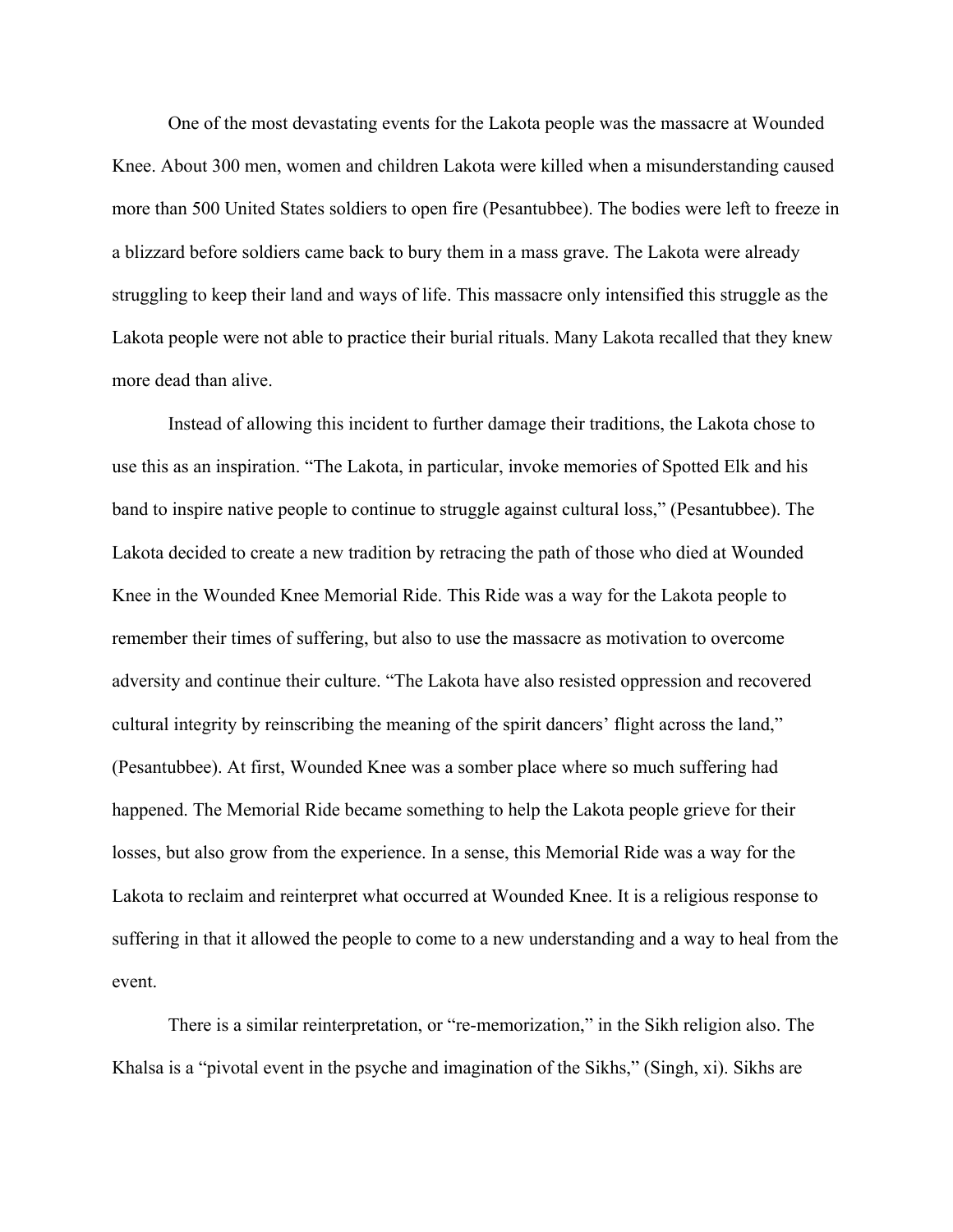initiated into the Khalsa order, where they become pure, and are considered "ready to fully live up to the high expectations of Guru Gobind Singh" (Sikhs.org). This in itself is supposed to be a religious response to suffering because it eliminates the caste system and the oppression that accompanied it (Singh, xi). However, as Nikky Singh notes, "the event has been recorded only by men, with the result that its total value is far from recovered, and in fact, the imbalanced memory has imposed a heavy burden on the life of half of the Sikh community," (Singh, xi). Since many women are left out of the "memory" of the Khalsa, the Sikh community is missing a part of the whole memory, and the women begin to feel disconnected from this important tradition in their religion.

In order to respond to this form of suffering, Nikky Singh reinterprets the start of the Khalsa. She does this by relating the various events of the Khalsa to childbirth. As Eckles writes, "Nikky is able to replace suffering with empowerment" through her feminist reinterpretation. To add women into the establishment of the Khalsa, Nikky describes it as "the birth" which occurred in "three parts; the delivery, the nutritious drink, and bonding them together," (Plonka, 3). Another one of the ways this is accomplished is by reminding Sikh women that the long hair and comb that Sikhs are told to wear in the Five K's, a symbol of the Khalsa, are both considered feminine (Plonka, 5). By doing this, Singh is able to retell the beginning of the Khalsa in a way that women can relate to and also provides them with an important role in the process.

This is a religious response to suffering in that it utilizes the traditions of the religion, and adds something to them to relieve the suffering. Nikky Singh's re-memorization takes away some of the pain Sikh women may feel as a result of being left out of the original telling of the Khalsa. Through this retelling, women are given an important role and a way to relate to the establishment of the Khalsa.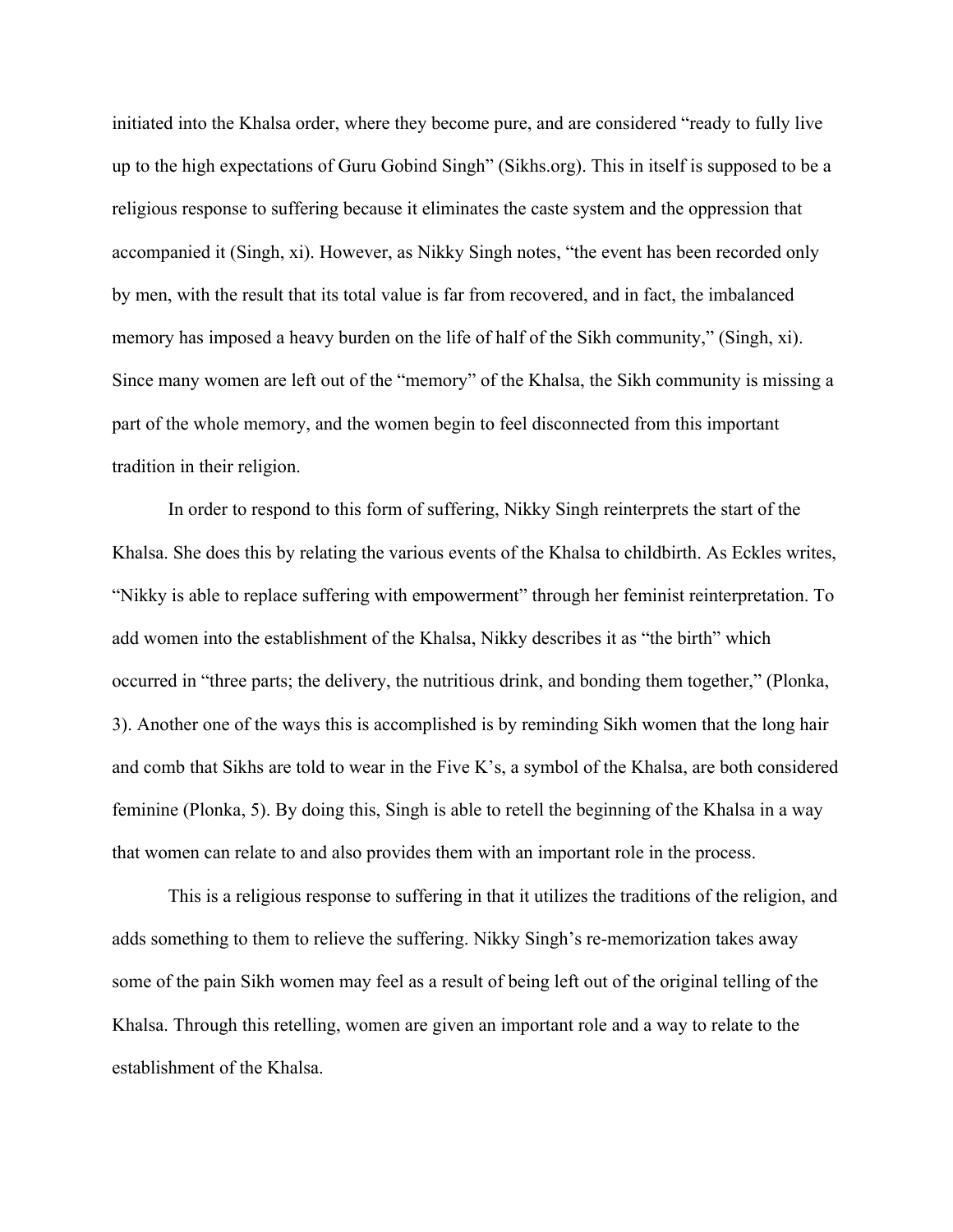Islam uses a different form of reinterpretation as a religious response to suffering. Instead of creating a new tradition to re-inscribe how an event is remembered, like the Lakota, or rememorizing a sacred story to ease the pains of inequality, like the Sikh women, Islam redefines what suffering means. Instead of viewing suffering as something bad, Muslims see it as a test from Allah, and a way to prove themselves to him.

Bowker writes, "the Quran emphasizes, as a characteristic of God, omnipotence as much as love," (101). This means that while God is love, he also has control over everything, including evil and suffering. It is stated numerous times in the Quran that God is in control of everything to emphasize this idea (Bowker, 101). Since God is in control of suffering, it is believed that there is a reason for it. As XX, a Muslim student at Drake, stated, "We believe that it is all in God's hands; that he has a reason for the suffering. It is a test to see how we will use our religion and our faith to respond properly." The idea of suffering being redefined as a test is echoed in Bowker's work. He writes, "that suffering is a trial or test," (Bowker, 109).

This is a religious response to suffering in that the religion gives an alternative way to view suffering, which relieves some of the pain while suffering. Redefining suffering as a test and assuring the followers that "God has things under control" gives Muslims a sense of security and comfort. This is also a way to keep followers of Islam close to their religion and God while going through difficult times in life. Like Nikky Singh's re-memorization of the Khalsa and the Wounded Knee Memorial Rides' re-inscription of the land, redefining suffering as a test is a way to reinterpret and respond to suffering through religion.

More modern forms of reinterpretation within religions are visible as well, especially in Judaism. The Holocaust was an unbelievable, devastating event that cost the lives of millions of Jewish people, all targeted because of their religious beliefs. This traumatic event that was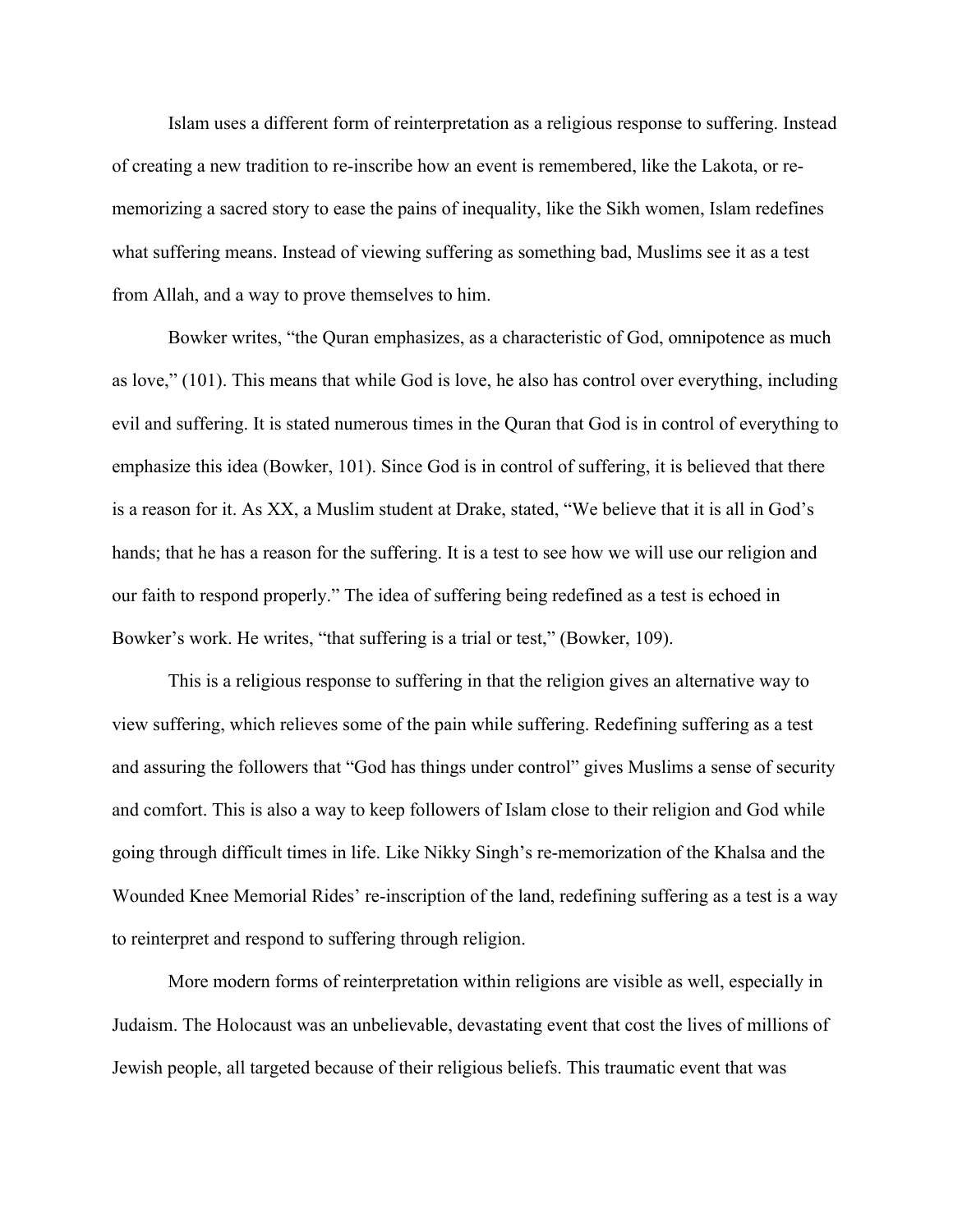carried out against "God's people" caused many Jewish people to reassess their religion. This is evident in Katz's work as he examines multiple forms of explanations for the Holocaust, all of which can be seen as an attempt to reinterpret the Jewish religion to "fit" with current events.

In Katz's book, the answers and explanations of the Holocaust come in a variety of forms, from keeping the answers grounded in the Bible to attempting to almost recreate the understanding of God. The first explanation has to do with the binding of Isaac. Just as Abraham was willing to sacrifice his son to show his love and devotion to God, so to were the Jewish people asked to lay down their lives as a sign of unwavering faith in God. Katz writes, "Their deaths are not due to sin or to any imperfection on their part, nor are they the consequence of any violation of the covenant. Rather, they are the climactic evidence of the Jews' unwavering devotion to the faith of their fathers," (Katz 356). In another explanation, the idea is that the Jewish people are the "suffering servants" of the world. As God's chosen people, the Jewish people must suffer with and for their God. The Holocaust is a way in which the Jewish people suffer with their God, and uphold their part of being God's chosen people. Another, less Biblically grounded explanation is called "a redefinition of God." In this understanding, God is no longer viewed as the "traditional God" we first saw him to be. As Katz explains,

"...Cohen would pose the contrary 'dipolar' thesis that 'what is taken as God's speech is really always man's hearing, that God is not the strategist of our particularities or of our historical condition, but rather the mystery of our futurity, always our posse, never our acts.' This means that, 'if we begin to see God less as an interferer whose insertion is welcome... and more as the immensity whose reality is our prefiguration... we shall have won a sense of God...'" (Katz 363).

In this reinterpretation, the understanding of God and how He acts is reorganized and reunderstood. These are only three of the twelve different explanations that Katz gives his readers.

The fact that there are so many different views on how Judaism's beliefs are understood in light of the Holocaust is a testament to the idea that religions use reinterpretation. We are not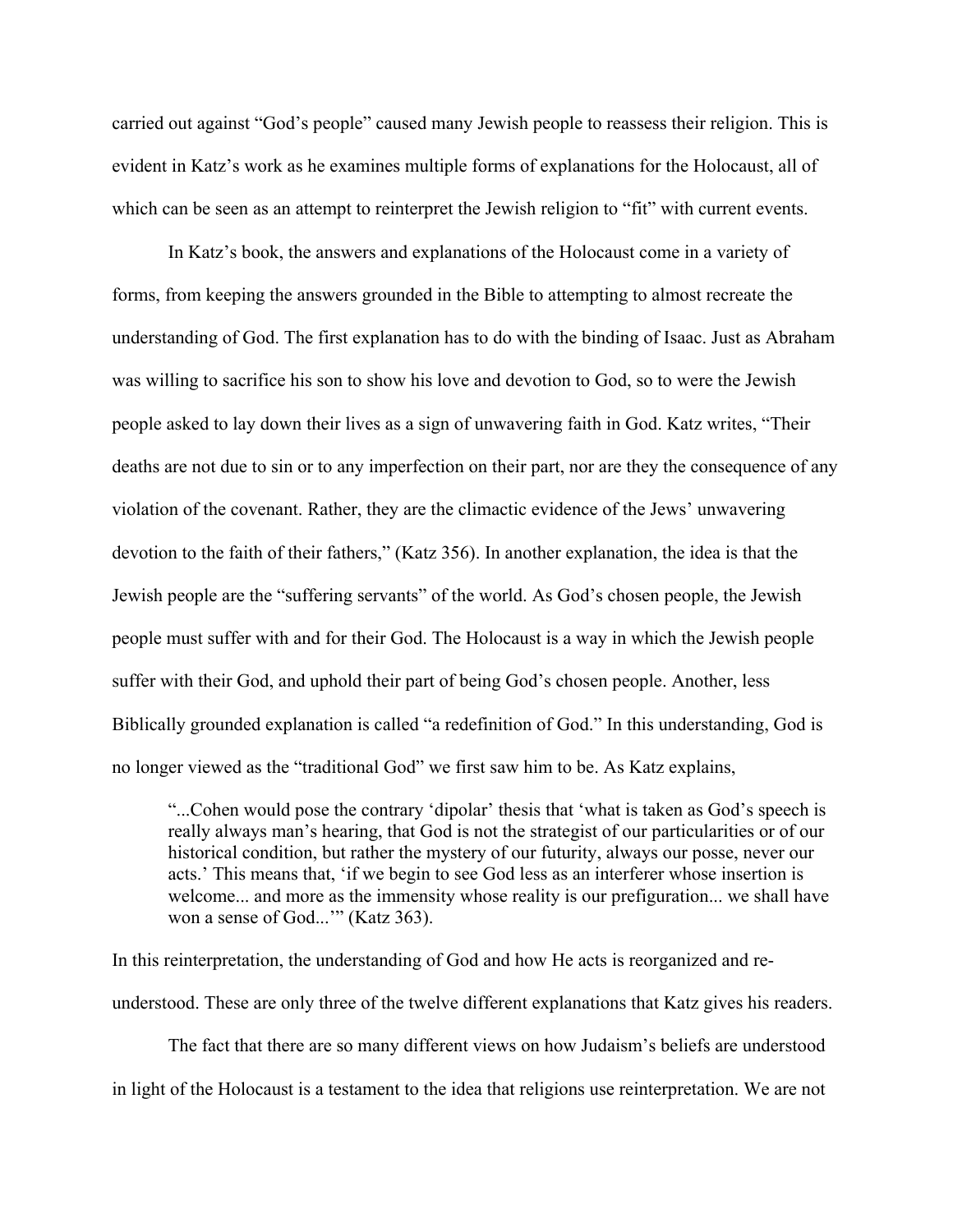given one form of reinterpretation within one religion, but multiple reinterpretations and alternative understandings of the Holocaust. The fact that there are so many different approaches demonstrates the idea that there is no one single way to interpret religious texts, events and beliefs; if there were, we would only find one common way of understanding the Holocaust, and we most definitely do not see just one way of reinterpreting.

However, there is an important note to be made here that is very evident in Katz's explanation and evaluation of each of the Jewish responses (or understandings) to suffering within the Holocaust, and it is that there are correct and incorrect ways to reinterpret. There are certain interpretations that simply do not make sense with the core beliefs of the religion. This is where the "philosophy" part of philosophy of religion comes in to play; there are various ways to interpret and reinterpret new events, traditional writings and various other aspects of religions, but these interpretations and reinterpretations only work if they conform to the basic principles of a religion. In a sense, there are some interpretations and reinterpretations that are "more correct" than others.

This idea, that many religions may use reinterpretation as a religious response to suffering, is an interesting contrast to what Avalos argued in his book. Perhaps Avalos had it wrong, and reinterpretation is actually an important part of religions, as Katz noted in his discussion, and as we see it occur not only in Sikhism, Lakota traditions, Islam, and Judaism, but also through various interpretations of the Bible, and possibly other religions as well. It almost seems to be a necessary part of religions. Being flexible and able to be reinvented seems to aid religions, and keep them alive. With changing times and new insights, religions would have to be adaptable in order to be maintained. It also seems that each religion is able to change the meaning of suffering in order to make it almost justifiable or bearable. When suffering occurs, it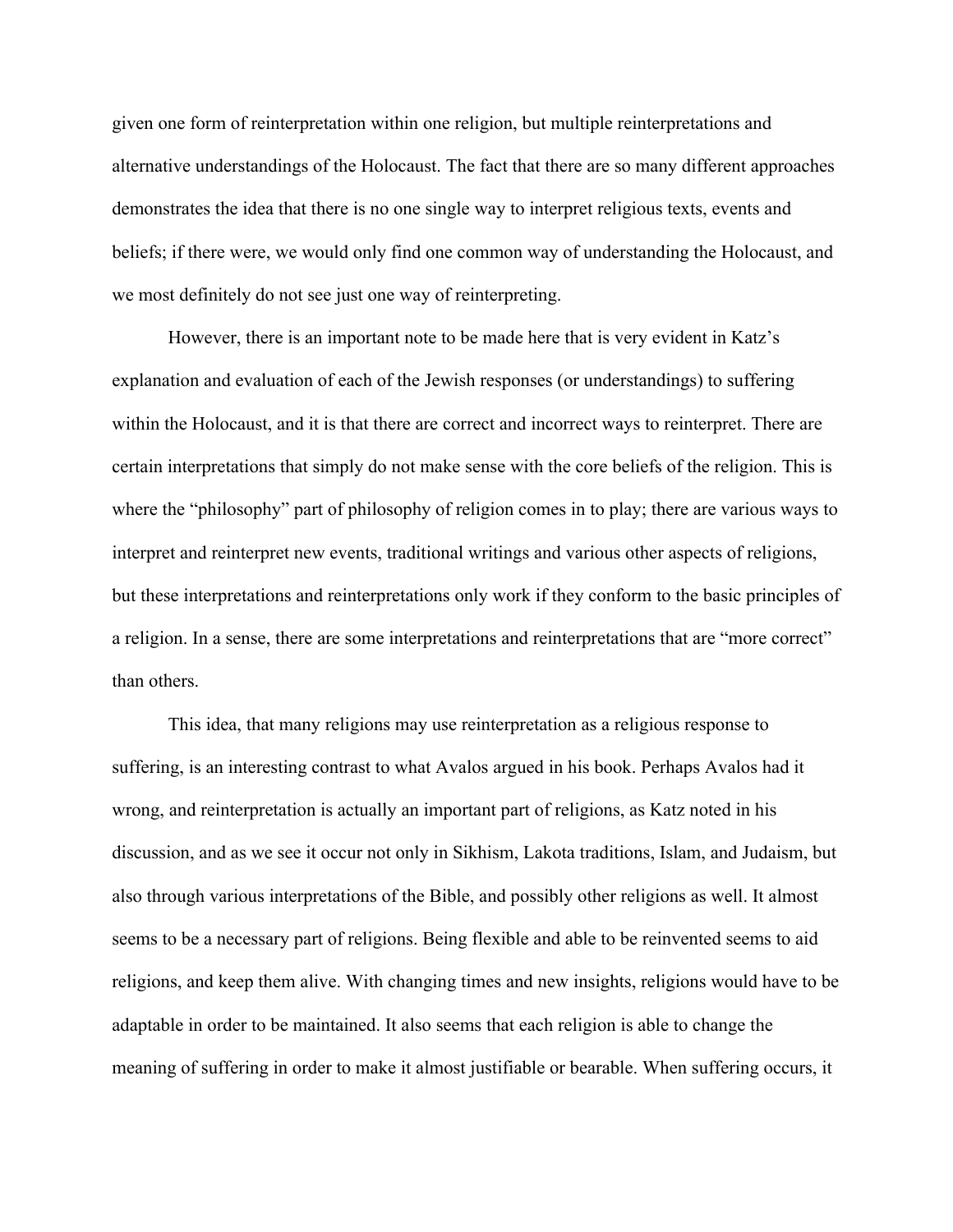appears that most religions find some way to reinterpret it. Islam, Lakota traditions, Sikhism, and Judaism all used their religions to change how the suffering was perceived by their followers, from re-memorizing a story to re-inscribing the events in a certain land to redefining suffering as a test. This is very possibly a meaning of religions; they are methods to deal with suffering by giving new meaning and understandings to situations of suffering. This is something Berger notes in his description of the purpose of religions, as well. To Berger, religions are utilized to create order, and prevent chaos by giving meaning to events.

"To be sure, what the religious man is 'careful' about is above all the dangerous power inherent in the manifestations of the sacred themselves. But behind this danger is the other, much more horrible one, namely that one may lose all connection with the sacred and be swallowed up by chaos. All the nomic constructions, as we have seen, are designed to keep this terror at bay," (Berger 2009:27).

By providing order as Berger puts it, religions are giving meaning to situations, and thus allowing the followers to have an understanding of the situations. When these meanings and understandings are challenged, a reinterpretation or new understanding may come out of the religion to alleviate the suffering.

The value in these religious responses to suffering is that they give hope; they are the bright spots at the end of the tunnel, whether one actually reaches the light or not. For the Lakota, it is a hope for the continuation of their culture, and for Sikh women, it is a hope for more inclusion and equality. For Islam, it is the hope that God is taking care of everyone, and for Judaism, the hope is that there is a reason behind the Holocaust even if that reason is unclear, or comes in various forms as it is and does now. This is also something Avalos is missing. Reinterpretation may not be the "most accurate" way to understand or explain a religion, but it none the less helps people through the hard times. Hope may mean more and be more beneficial to people than "the hard facts." Why is it wrong to reinterpret things when the reinterpretation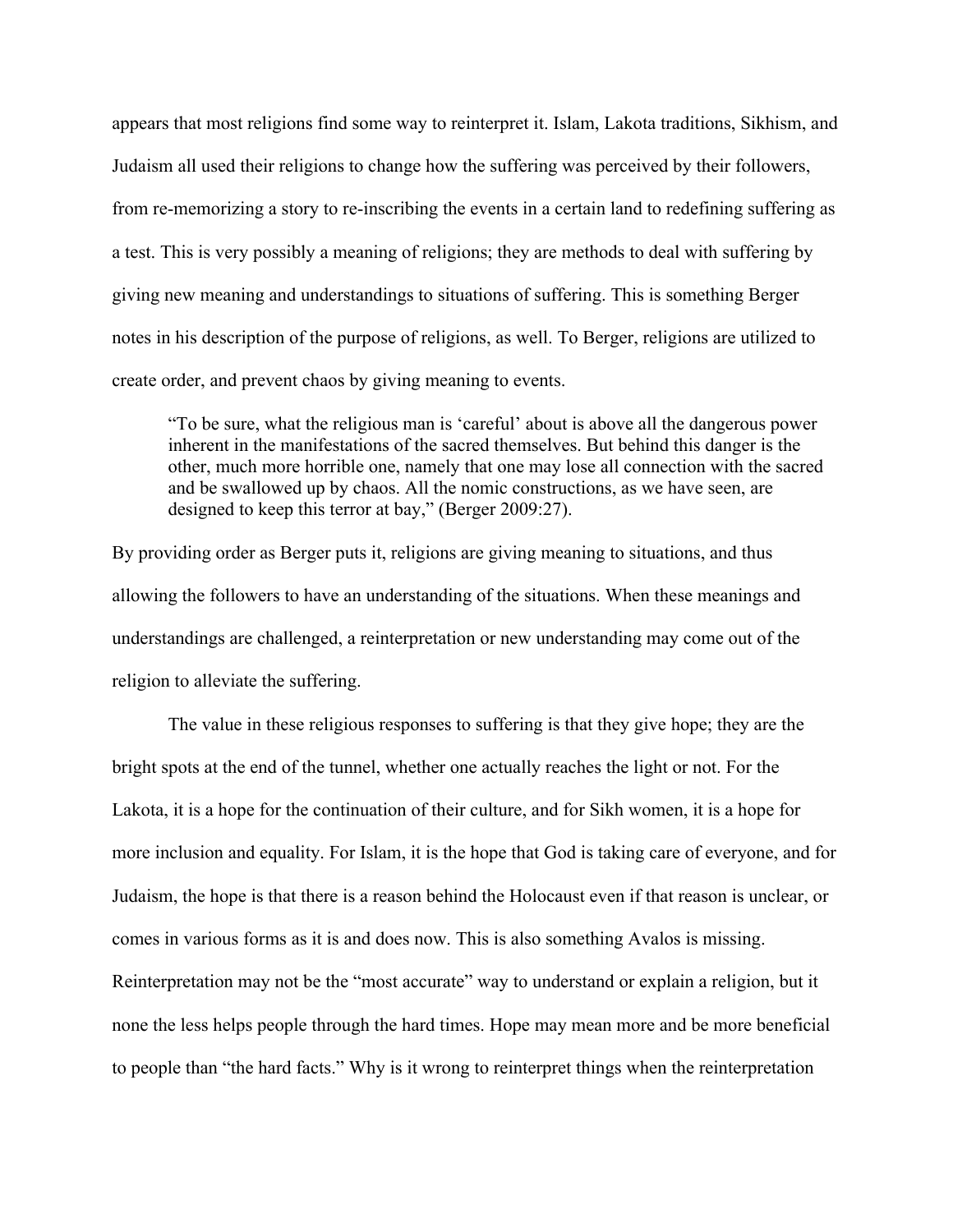has value in that it assists people and gives them a reason or purpose to keep moving forward? Although, as noted above, there are "more correct" ways to reinterpret within religions based on their own sacred beliefs and truths.

A tentative truth that can be drawn from this is that many--most or maybe even all- religions have used reinterpretation at some point. In many ways, religions do give different meaning to many aspects of life, like suffering. Religions give a new perspective and thus a new understanding of situations by re-memorizing, re-inscribing and redefining all sorts of aspects of life. Even Berger, a sociologist, leaves room and gives an explanation for the reinterpretations religions have. He discusses how humans use religion to create their own social reality, give order to chaos, and supplement answers for the unanswerable. He writes, "However, additional legitimations are invariably necessary in any society," (Berger 2009:30). Berger explains that socialization, the process of learning culture including religion, is not a perfect process, so societies and generations naturally make changes to their religions. There are also times when new events arise, and cause a need for the religion to reorganize and reinterpret. It is the chaotic and chance occurrences that create the need for new interpretations of our religions. In this manner, Berger creates an understanding of why religions need reinterpretation in order for the religion to continue on. In his class discussion, even Katz agreed, stating that reinterpretation was necessary for religions to continue on. Perhaps this is something that can be discovered by examining different religions developments throughout the years.

Just as suffering comes in various forms, so do the religious responses to it. For the Lakota people, suffering was alleviated by creating a new tradition and finding inspiration within the suffering. For Sikh women, suffering was removed through a new telling of a tradition and by becoming an important part of the story. For Islam, suffering is reinterpreted and redefined as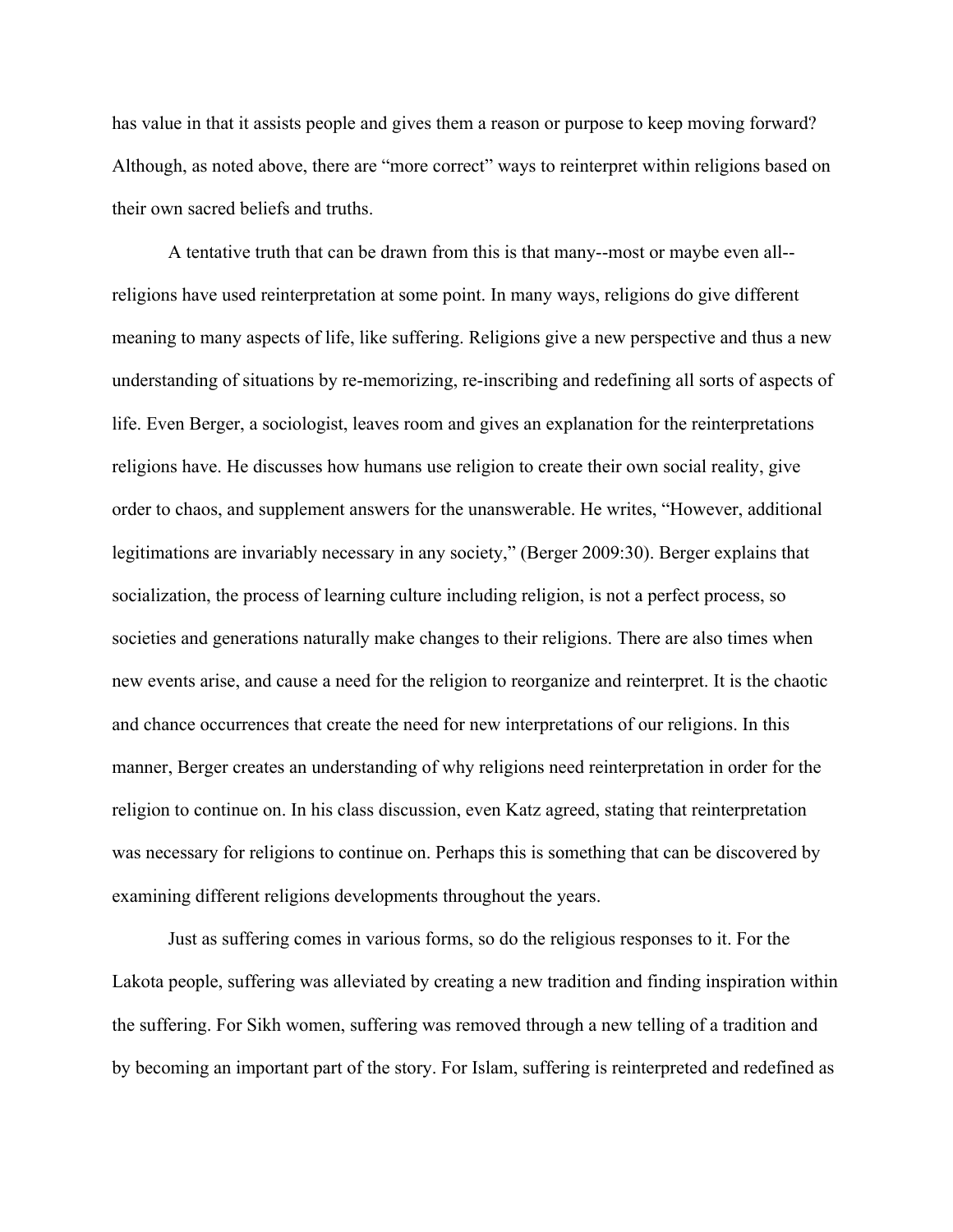a test from Allah, and therefore no longer viewed as suffering typically is viewed. The three have very different origins of suffering, but the manner that the religions dealt with the suffering is somewhat similar. They all involve a reinterpretation or a different way of looking at the suffering to help ease the pain suffering causes. By examining these similarities, some of the possible meanings, truths and values of religions become visible. Religions do not have all of the answers or even the "right" answers, but through reinterpretations, religions give us a new perspective and understanding of the world, which can be just as beneficial as the "right" answers.